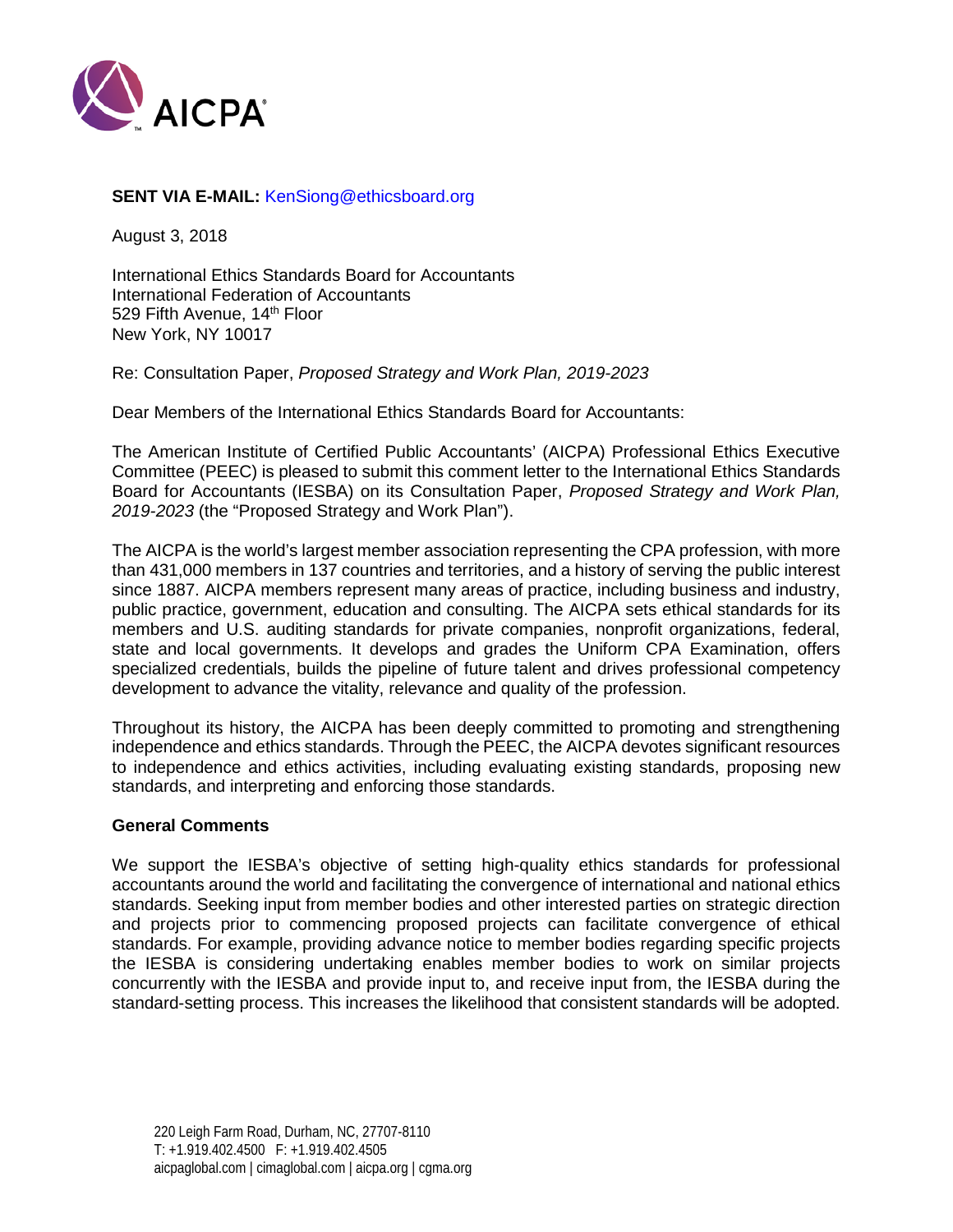## **Responses to Request for Specific Comment**

## **1. Do you agree with the proposed criteria for the IESBA to determine its actions and priorities over the strategy period?**

We support the criteria suggested to determine standard-setting or other actions to add to the Proposed Strategy and Work Plan and priorities. However, we believe that the "global relevance of the particular matter" should be combined with the criterion in which the "pervasiveness of the matter in terms of the extent to which it impacts the global profession" is taken into consideration. We suggest one criterion that includes considering global relevance of the particular matter first then the pervasiveness of the matter.

We agree that the IESBA should continue to examine "the ethical implications of any regulatory developments" as part of its sub-theme, *Maintaining a Global Code Fit for Purpose in the Evolving Environment* under the strategic theme, *Advancing the Code's Relevance and Impact.* We ask that the Board be mindful that the rules a regulator may believe are appropriate in their jurisdiction may not be appropriate in a principles-based Code that must remain relevant for all professional accountants around the world. Accordingly, we recommend that the Board not place undue emphasis on the rules (or proposed rules) of regulators but rather consider all its stakeholders as well as the impact any of the Board's proposed rules may have on professional accountants from small and medium-sized practices and those who provide assurance and other services to non-public interest entities.

## **2. Do you support the actions that have been identified with respect to each strategic theme? If not, please explain why.**

Except for the following, we support the actions identified with respect to each strategic theme set forth in paragraph no. 3 of the Proposed Strategy and Work Plan.

We support the Board's action on tax planning and related activities and the focus on the ethical implications of PAIBs and PAPPs providing advice to their employers or clients on tax minimization strategies that are perceived as "aggressive". However, due to the complexity of this topic and the variances in tax regulations for each jurisdiction, we are uncertain how this could be addressed on a global level. Accordingly, we believe that the Board should only use a principles-based approach when addressing this matter versus a rules-based approach.

We do not support the Board's project to re-evaluate the definition of public interest entity (PIE) at this time. The current definition of PIE provides an appropriate framework for all jurisdictions to develop laws and regulations based on their unique needs. However, we believe greater consideration should be given to the specific circumstances for the performance of services for non-listed entities, particularly small and medium-sized entities, and recognize that, as discussions for such considerations ensue, the Board may need to consider further measures to improve understanding and consistent application of the definition.

We support providing guidance on how to evaluate materiality in the context of considering breaches of the Code. However, we do not believe it would be necessary to expand this effort to other parts of the Code, as we believe that there is sufficient understanding on how to apply materiality in areas other than breaches.